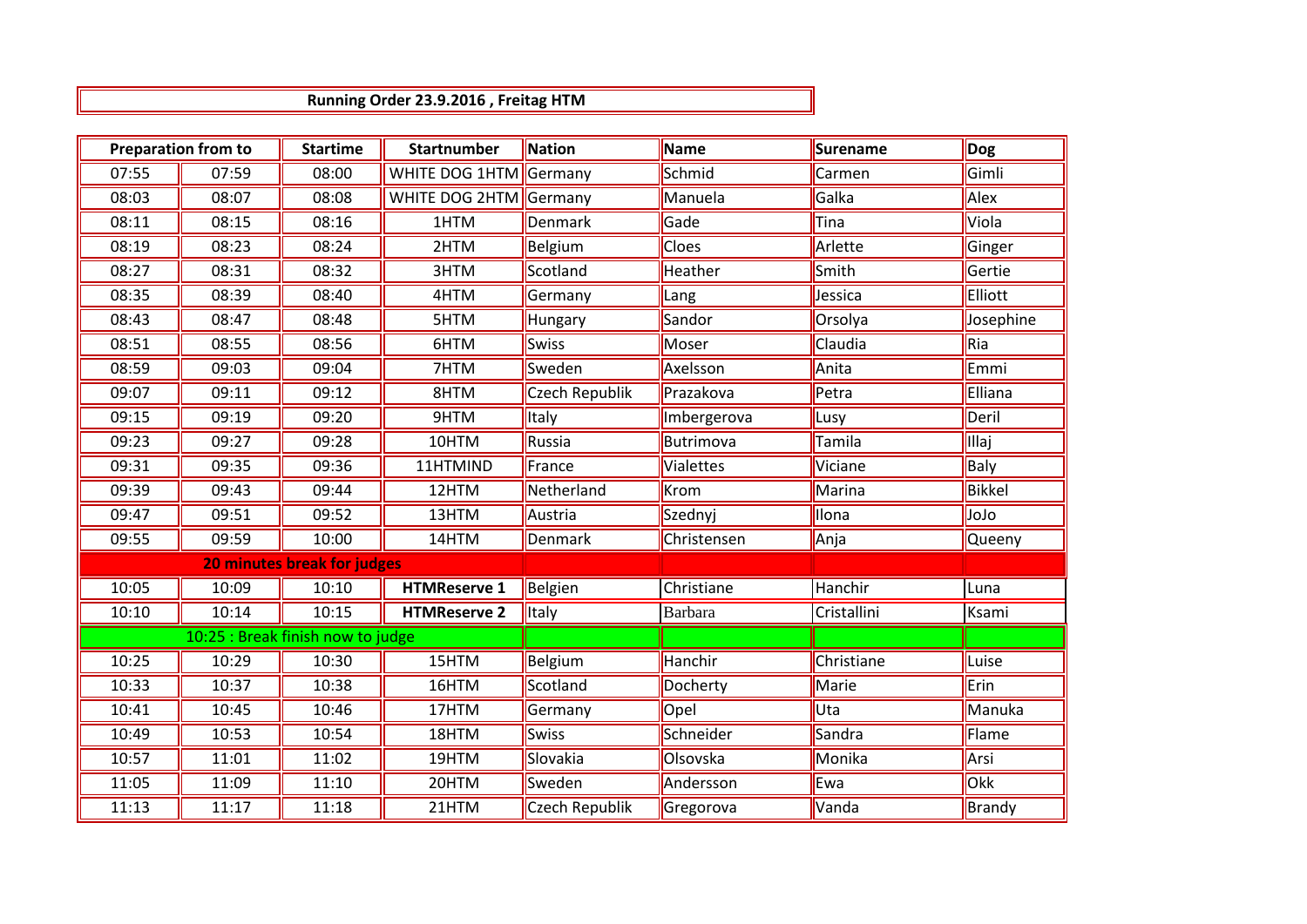| 11:21                                | 11:25                              | 11:26 | 22HTM               | <b>Italy</b>   | Bellucci            | Nicoletta | Unique     |
|--------------------------------------|------------------------------------|-------|---------------------|----------------|---------------------|-----------|------------|
| 11:29                                | 11:33                              | 11:34 | 23HTM               | Russia         | Polina              | Ilina     | Indi       |
| 11:37                                | 11:41                              | 11:42 | 24HTMIND            | France         | Creusot             | Alexandra | D'Hendi    |
| 11:45                                | 11:49                              | 11:50 | 25HTM               | Netherland     | Leblanc-Cornelissen | Tanja     | Chendo     |
| 11:53                                | 11:57                              | 11:58 | 26HTM               | Austria        | Duroska             | Claudia   | Justy      |
| 12:01                                | 12:05                              | 12:06 | 27HTM               | Denmark        | Klink Dalgaard      | Annette   | Neo        |
| 12:09                                | 12:13                              | 12:14 | 28HTM               | Belgium        | <b>Crets</b>        | Hans      | Billy      |
| 45 minutes Break for judges no judge |                                    |       |                     |                |                     |           |            |
| 12:20                                | 12:24                              | 12:25 | <b>HTMReserve 3</b> | Russia         | Olga                | Alimova   | Tajfun     |
| 12:25                                | 12:29                              | 12:30 | <b>HTMReserve 4</b> | Sweden         | Carola              | Lindh     | Lilo       |
| 12:30                                | 12:34                              | 12:35 | <b>HTMReserve 5</b> | Scotland       | Hannah              | Paterson  | Rumor      |
| still 30 minutes break for judges    |                                    |       |                     |                |                     |           |            |
| 13:00 : Break finish now to judge    |                                    |       |                     |                |                     |           |            |
| 13:00                                | 13:04                              | 13:05 | 29HTM               | Scotland       | Mansfield           | Penny     | Flurry     |
| 13:08                                | 13:12                              | 13:13 | 30HTM               | Germany        | Gehrke              | Monika    | Gigolo Jan |
| 13:16                                | 13:20                              | 13:21 | 31HTM               | Hungary        | Buha                | Orsolya   | Nomad      |
| 13:24                                | 13:28                              | 13:29 | 32HTM               | <b>Swiss</b>   | Knecht              | Iris      | Pepper     |
| 13:32                                | 13:36                              | 13:37 | 33HTMIND            | Norway         | Ono Njoten          | Marianne  | Qatla      |
| 13:40                                | 13:44                              | 13:45 | 34HTM               | Slovakia       | Krajcirova          | Monika    | Rosi       |
| 13:48                                | 13:52                              | 13:53 | 35HTM               | Sweden         | Larsson             | Anna      | Flynn      |
| 13:56                                | 14:00                              | 14:01 | 36HTM               | Czech Republik | Istvankova          | Irena     | Layla      |
| 14:04                                | 14:08                              | 14:09 | 37HTM               | Italy          | Christallini        | Barbara   | Dana       |
| 14:12                                | 14:16                              | 14:17 | 38HTM               | Russia         | Rubleva             | Natalia   | Rejn       |
| 14:20                                | 14:24                              | 14:25 | 39HTMIND            | France         | Rundstadler         | Dominique | Grislie    |
| 14:28                                | 14:32                              | 14:33 | 40HTM               | Netherland     | Pieters             | Gwen      | Vidar      |
| 14:36                                | 14:40                              | 14:41 | 41HTM               | Denmark        | Allanach            | Johanna   | Soda       |
|                                      | <b>20 minutes break for judges</b> |       |                     |                |                     |           |            |
|                                      |                                    |       |                     |                |                     |           |            |
| 15:15: Break finish now to judge     |                                    |       |                     |                |                     |           |            |
| 15:13                                | 15:17                              | 15:18 | 42HTM               | Belgium        | Moysens             | Juliette  | Gygy       |